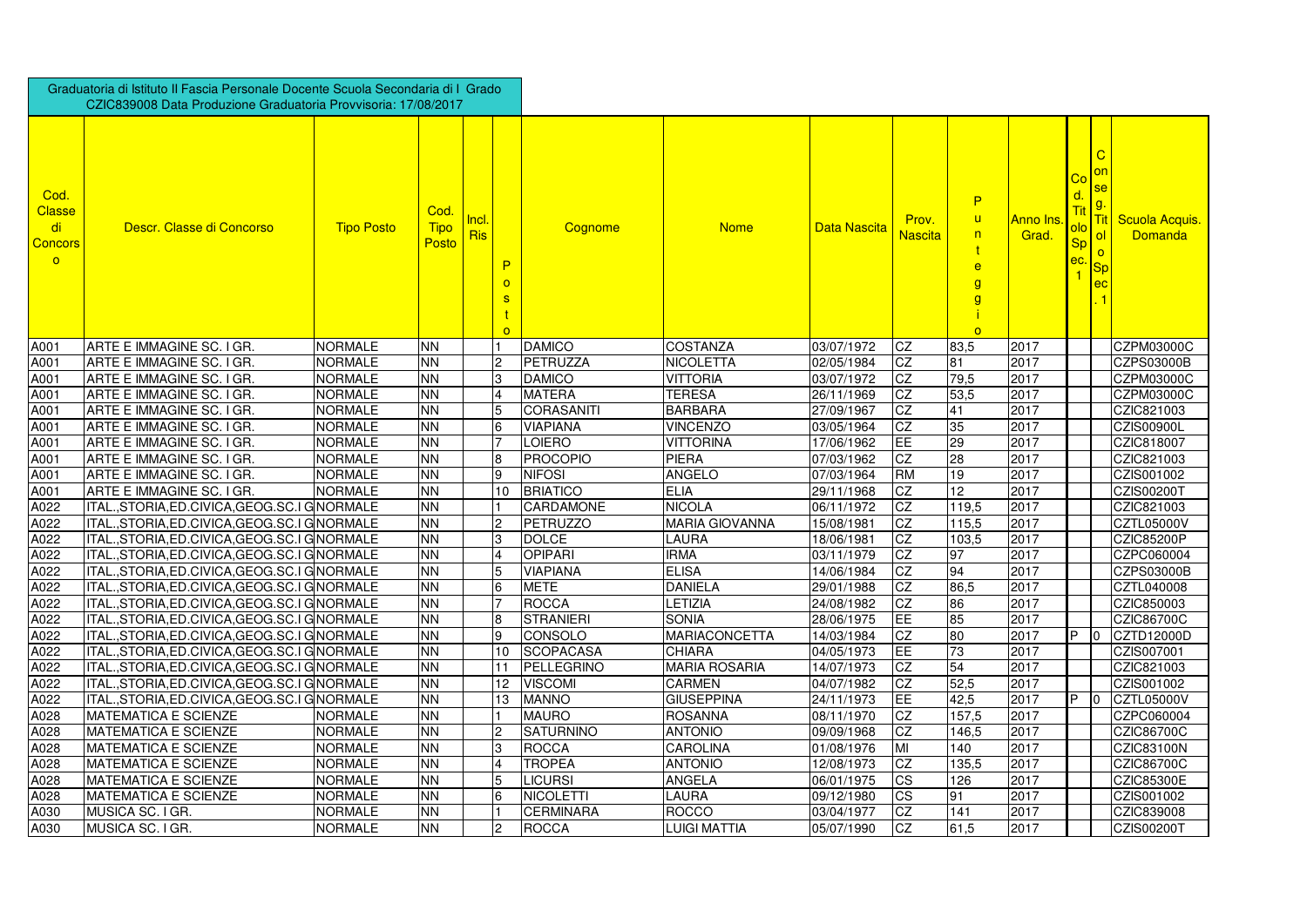| A030             | MUSICA SC. I GR.                 | <b>NORMALE</b>          | <b>NN</b>  |     | USSIA             | <b>AGAZIO</b>                | 10/12/1962 | <b>CZ</b>   | 55    | 2017 |              |                | <b>CZIC82300P</b> |
|------------------|----------------------------------|-------------------------|------------|-----|-------------------|------------------------------|------------|-------------|-------|------|--------------|----------------|-------------------|
| A030             | MUSICA SC. I GR.                 | NORMALE                 | <b>NN</b>  |     | <b>GUALTIERI</b>  | <b>GIUSEPPE</b>              | 10/06/1988 | <b>CZ</b>   | 20,5  | 2017 |              |                | CZIC821003        |
| A030             | MUSICA SC. I GR.                 | <b>NORMALE</b>          | <b>NN</b>  |     | <b>TROPEA</b>     | <b>FABIO</b>                 | 11/05/1979 | <b>CZ</b>   | 15    | 2017 |              |                | <b>CZPM03000C</b> |
| A030             | MUSICA SC. I GR.                 | NORMALE                 | <b>NN</b>  |     | <b>DODARO</b>     | <b>FEDERICO</b>              | 01/04/1968 | CZ          | 13    | 2017 |              |                | CZIC839008        |
| A049             | SC. MOT. E SPORT. SC. I GR.      | NORMALE                 | <b>NN</b>  |     | <b>PRONESTI</b>   | <b>SIMONA</b>                | 29/12/1976 | <b>RC</b>   | 95    | 2017 |              |                | CZIS001002        |
| A049             | SC. MOT. E SPORT. SC. I GR.      | NORMALE                 | <b>NN</b>  |     | <b>PIRRITANO</b>  | LUANA RAFFAELLA              | 02/10/1986 | <b>CZ</b>   | 74    | 2017 |              |                | CZPM03000C        |
| A049             | SC. MOT. E SPORT. SC. I GR.      | NORMALE                 | <b>NN</b>  |     | <b>MARANI</b>     | <b>SIMONA</b>                | 25/10/1968 | <b>CS</b>   | 65    | 2017 | IP.          |                | CZTA01000G        |
| A049             | SC. MOT. E SPORT. SC. I GR.      | <b>NORMALE</b>          | <b>NN</b>  |     | <b>CILURZO</b>    | <b>VINCENZO</b>              | 22/05/1964 | <b>CZ</b>   | 54    | 2017 |              |                | CZTD05000C        |
| A049             | SC. MOT. E SPORT. SC. I GR.      | NORMALE                 | <b>NN</b>  |     | <b>MARINO</b>     | <b>ANNA</b>                  | 22/10/1962 | <b>CZ</b>   | 51    | 2017 |              |                | <b>CZPS03000B</b> |
| A049             | SC. MOT. E SPORT. SC. I GR.      | NORMALE                 | <b>NN</b>  |     | <b>CONSOLI</b>    | <b>OREDANA</b>               | 03/04/1984 | VV          | 32    | 2017 |              |                | <b>CZIC85300E</b> |
| A049             | SC. MOT. E SPORT. SC. I GR.      | NORMALE                 | <b>NN</b>  |     | <b>AMELIO</b>     | <b>SANTO</b>                 | 26/11/1965 | CZ          | 15    | 2017 |              |                | CZIC855006        |
| A049             | SC. MOT. E SPORT. SC. I GR.      | <b>NORMALE</b>          | <b>NN</b>  |     | <b>BUDACE</b>     | <b>FRANCESCO</b>             | 29/02/1984 | <b>CZ</b>   | 15    | 2017 |              |                | CZIS001002        |
| A060             | <b>TECNOLOGIA SC. I GR.</b>      | NORMALE                 | <b>NN</b>  |     | <b>BATTAGLIA</b>  | <b>ANTONIO</b>               | 04/06/1973 | <b>CZ</b>   | 156   | 2017 |              |                | <b>CZTE01000D</b> |
| A060             | <b>TECNOLOGIA SC. I GR.</b>      | NORMALE                 | <b>NN</b>  |     | <b>GENTILE</b>    | <b>STEFANIA</b>              | 03/06/1977 | <b>CZ</b>   | 147   | 2017 |              |                | <b>CZIC87200X</b> |
| A060             | <b>TECNOLOGIA SC. I GR.</b>      | NORMALE                 | <b>NN</b>  |     | <b>LE ROSE</b>    | <b>GAETANO</b>               | 19/02/1965 | <b>KR</b>   | 142   | 2017 |              |                | <b>CZIC86700C</b> |
| A060             | <b>TECNOLOGIA SC. I GR.</b>      | NORMALE                 | <b>NN</b>  |     | <b>COREA</b>      | <b>ANNAMARIA</b>             | 18/07/1961 | <b>CZ</b>   | 141   | 2017 |              |                | <b>CZTE01000D</b> |
| A060             | <b>TECNOLOGIA SC. I GR.</b>      | <b>NORMALE</b>          | <b>NN</b>  |     | <b>DAMICO</b>     | <b>VITTORIA</b>              | 03/07/1972 | <b>CZ</b>   | 136   | 2017 |              |                | <b>CZPM03000C</b> |
| A060             | <b>TECNOLOGIA SC. I GR.</b>      | NORMALE                 | <b>NN</b>  |     | <b>TUMMOLO</b>    | LUCIA                        | 15/05/1982 | <b>PZ</b>   | 135   | 2017 |              |                | CZIC84400Q        |
| A060             | <b>TECNOLOGIA SC. I GR.</b>      | <b>NORMALE</b>          | <b>NN</b>  |     | PITRUZZELLO       | <b>MARIA</b>                 | 10/10/1964 | <b>SR</b>   | 116   | 2017 |              |                | CZIC87400G        |
| A060             | <b>TECNOLOGIA SC. I GR.</b>      | NORMALE                 | <b>NN</b>  |     | <b>MAMONE</b>     | DOMENICO FRANCESC 29/04/1968 |            | VV          | 106   | 2017 |              |                | CZTL040008        |
| A060             | <b>TECNOLOGIA SC. I GR.</b>      | NORMALE                 | <b>NN</b>  |     | <b>APRILE</b>     | <b>GIORGIO</b>               | 15/06/1963 | <b>RG</b>   | 100,5 | 2017 |              |                | <b>CZIC86000N</b> |
| A060             | <b>TECNOLOGIA SC. I GR.</b>      | NORMALE                 | <b>NN</b>  | 10  | <b>TRADII</b>     | <b>COSTANTINO</b>            | 17/05/1975 | <b>CZ</b>   | 100   | 2017 |              |                | CZIS01700G        |
| A060             | <b>TECNOLOGIA SC. I GR.</b>      | NORMALE                 | <b>NN</b>  |     | <b>BARTOLOTTA</b> | <b>MARIANNA</b>              | 07/06/1980 | <b>CZ</b>   | 93    | 2017 |              |                | <b>CZIC81400X</b> |
| A060             | <b>TECNOLOGIA SC. I GR.</b>      | NORMALE                 | <b>NN</b>  | 12. | <b>TOLOMEO</b>    | <b>VIVIANA</b>               | 07/11/1981 | <b>NA</b>   | 87    | 2017 |              |                | <b>CZVC01000A</b> |
| A060             | <b>TECNOLOGIA SC. I GR.</b>      | NORMALE                 | <b>NN</b>  | 13  | <b>MARTIRE</b>    | <b>CARLA</b>                 | 05/11/1980 | <b>CZ</b>   | 82,5  | 2017 |              |                | CZIS001002        |
| A060             | <b>TECNOLOGIA SC. I GR.</b>      | NORMALE                 | <b>NN</b>  |     | <b>BUCCAFURNI</b> | FRANCESCO                    | 10/07/1982 | <b>CZ</b>   | 80    | 2017 |              |                | CZIC871004        |
| A060             | <b>TECNOLOGIA SC. I GR.</b>      | NORMALE                 | <b>NN</b>  | 15  | <b>PAGLIARO</b>   | <b>SALVATORE</b>             | 11/07/1955 | <b>CZ</b>   | 50    | 2017 |              |                | CZIC848003        |
| <b>AA25</b>      | LINGUA STRANIERA (FRANCESE)      | NORMALE                 | <b>NN</b>  |     | <b>MIRARCHI</b>   | <b>MARIA ELENA</b>           | 19/01/1982 | <b>CZ</b>   | 105   | 2017 |              |                | <b>CZIC86000N</b> |
| AA25             | LINGUA STRANIERA (FRANCESE)      | <b>NORMALE</b>          | <b>NN</b>  |     | <b>CONFORTI</b>   | <b>MONICA</b>                | 20/07/1978 | <b>CS</b>   | 94    | 2017 |              |                | CZIC835001        |
| AA25             | LINGUA STRANIERA (FRANCESE)      | <b>NORMALE</b>          | <b>NN</b>  |     | <b>LIO</b>        | <b>ANTONELLA</b>             | 21/03/1974 | lEE         | 53    | 2017 |              |                | <b>CZIS00900L</b> |
| <b>AB25</b>      | LINGUA STRANIERA (INGLESE)       | <b>NORMALE</b>          | <b>NN</b>  |     | LAZZARO           | <b>VITTORIA</b>              | 26/05/1971 | IEE.<br>-⊢– | 112,5 | 2017 |              |                | CZTL05000V        |
| AB25             | LINGUA STRANIERA (INGLESE)       | <b>NORMALE</b>          | <b>NN</b>  |     | <b>MERCURI</b>    | <b>ROMINA</b>                | 11/10/1976 | <b>CZ</b>   | 104   | 2017 |              |                | CZIC850003        |
| AB25             | LINGUA STRANIERA (INGLESE)       | <b>NORMALE</b>          | <b>INN</b> |     | <b>DE FAZIO</b>   | <b>STEFANIA</b>              | 17/01/1976 | <b>IEE</b>  | 70    | 2017 |              |                | <b>CZPM03000C</b> |
| <b>AB25</b>      | LINGUA STRANIERA (INGLESE)       | <b>NORMALE</b>          | <b>NN</b>  |     | <b>GALLELLI</b>   | <b>NANCY</b>                 | 24/07/1987 | <b>CZ</b>   | 61    | 2017 |              |                | CZPS08000C        |
| <b>AB25</b>      | LINGUA STRANIERA (INGLESE)       | <b>NORMALE</b>          | <b>NN</b>  |     | <b>PALAIA</b>     | <b>CATERINA</b>              | 20/03/1983 | <b>CZ</b>   | 42,5  | 2017 |              |                | CZIS00200T        |
| <b>AB25</b>      | LINGUA STRANIERA (INGLESE)       | <b>NORMALE</b>          | <b>NN</b>  |     | <b>GOTTUSO</b>    | <b>CLAUDIA</b>               | 16/09/1968 | <b>RM</b>   | 25    | 2017 |              |                | CZIS001002        |
| AB56             | <b>CHITARRA</b>                  | NORMALE                 | <b>NN</b>  |     | <b>TALOTTA</b>    | <b>FRANCESCO</b>             | 29/04/1986 | <b>RC</b>   | 143   | 2017 |              |                | <b>CZIC84400Q</b> |
| <b>AC25</b>      | LINGUA STRANIERA (SPAGNOLO)      | <b>NORMALE</b>          | <b>NN</b>  |     | <b>TALARICO</b>   | <b>MARIA RITA</b>            | 18/10/1979 | CZ          | 85    | 2017 |              |                | <b>CZTD12000D</b> |
| AD00             | SECONDARIA DI PRIMO GRADO        | <b>SOST. MINORATICH</b> |            |     | <b>ALCARO</b>     | <b>ROSA</b>                  | 26/11/1970 | <b>CZ</b>   | 111   | 2017 | IP.          |                | CZIC85300E        |
| AD00             | SECONDARIA DI PRIMO GRADO        | SOST. MINORATICH        |            |     | <b>CONSOLO</b>    | <b>MARIACONCETTA</b>         | 14/03/1984 | CZ          | 80    | 2017 | IP.          |                | CZTD12000D        |
| AD <sub>00</sub> | SECONDARIA DI PRIMO GRADO        | SOST. MINORATICH        |            |     | <b>MARANI</b>     | <b>SIMONA</b>                | 25/10/1968 | <b>CS</b>   | 65    | 2017 | IP.          |                | CZTA01000G        |
| AD <sub>00</sub> | SECONDARIA DI PRIMO GRADO        | <b>SOST. MINORATICH</b> |            |     | <b>MANNO</b>      | <b>GIUSEPPINA</b>            | 24/11/1973 | EE          | 42,5  | 2017 | IP.          |                | <b>CZTL05000V</b> |
| AD00             | SECONDARIA DI PRIMO GRADO        | <b>SOST. MINORATIOH</b> |            |     | <b>ALCARO</b>     | <b>ROSA</b>                  | 26/11/1970 | <b>CZ</b>   | 111   | 2017 | $\mathsf{P}$ |                | <b>CZIC85300E</b> |
| AD00             | SECONDARIA DI PRIMO GRADO        | SOST. MINORATIOH        |            |     | <b>CONSOLO</b>    | <b>MARIACONCETTA</b>         | 14/03/1984 | CZ          | 80    | 2017 | IP.          |                | CZTD12000D        |
| AD00             | SECONDARIA DI PRIMO GRADO        | SOST. MINORATIOH        |            |     | <b>MARANI</b>     | <b>SIMONA</b>                | 25/10/1968 | <b>CS</b>   | 65    | 2017 | IP.          |                | CZTA01000G        |
| AD00             | SECONDARIA DI PRIMO GRADO        | SOST. MINORATIOH        |            |     | <b>MANNO</b>      | <b>GIUSEPPINA</b>            | 24/11/1973 | <b>EE</b>   | 42,5  | 2017 | IP.          |                | CZTL05000V        |
| AD00             | <b>SECONDARIA DI PRIMO GRADO</b> | SOST. MINORATIEH        |            |     | <b>ALCARO</b>     | <b>ROSA</b>                  | 26/11/1970 | <b>CZ</b>   | 111   | 2017 | IP.          | $\overline{0}$ | <b>CZIC85300E</b> |